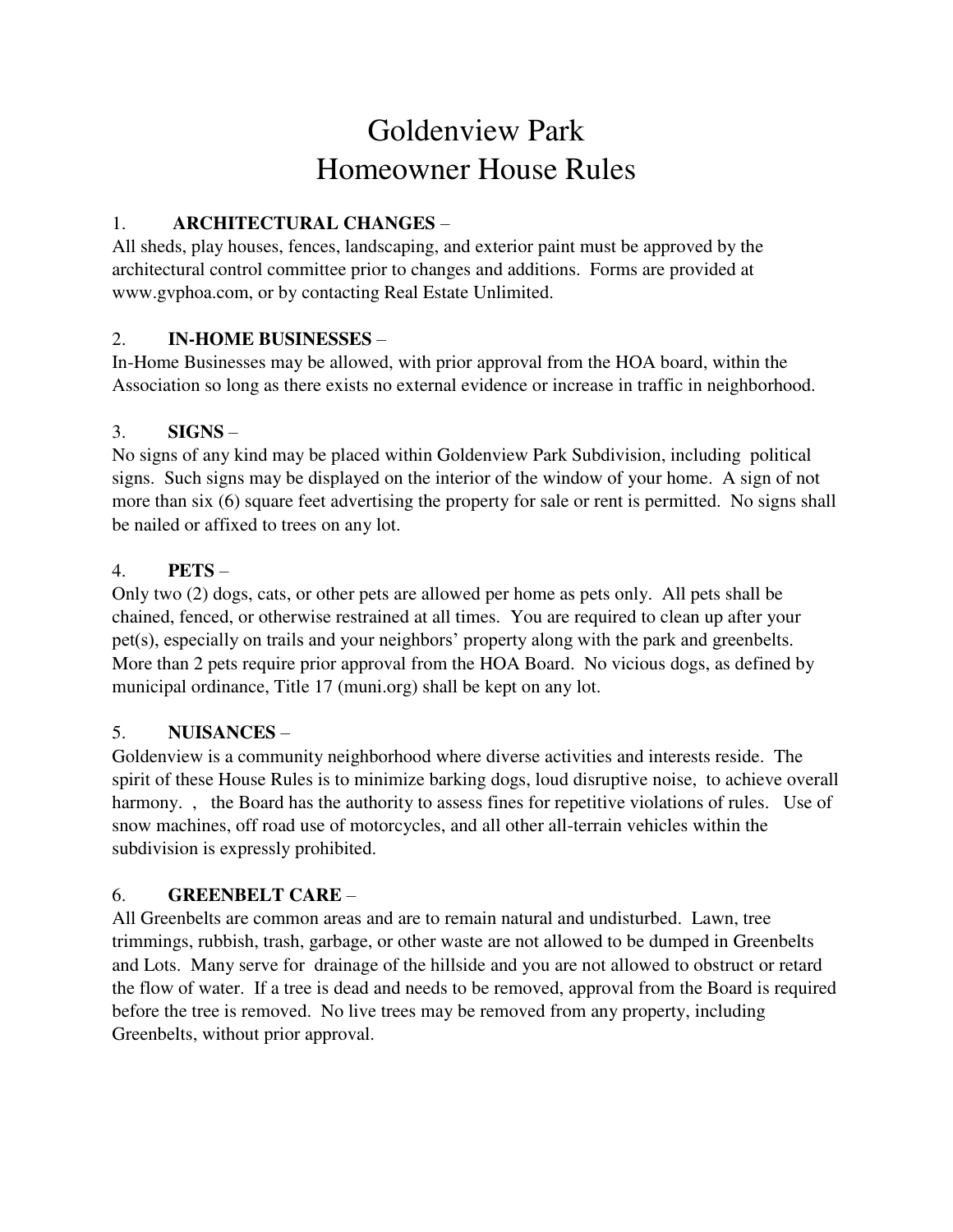#### 7. **BIKE/FOOT PATHS** –

No motorized vehicles, including motorized scooters, etc., are allowed on bike or foot paths. The only exception is maintenance vehicles for snow removal, etc.

#### 8. **GARBAGE** –

 Garbage cans may not be kept on the exterior of your home. They must be enclosed in a garage or shed. Garbage, which includes bags of lawn clippings and leaves, must only be placed out the day of pickup per the municipal ordinance, not the night before.

#### 9. **EXTERIOR FIRES/FIREWORKS** –

No burning in an outside container, burn barrel, etc. is permitted within Goldenview Park. Premade fire pits which have been store bought are allowed as long as the fire is contained within the fire pit. Fireworks of any kind are strictly prohibited.

#### 10. **LAWN MAINTENANCE** –

All lawns are to be maintained free of weeds. Lawns are to be mowed and trimmed when the growth exceeds 4 inches. Homeowners shall mow and maintain roadside right of way drainage and shoulders in the front of their lots. Fertilizer shall be used sparingly, not more than twice a year, to minimize adverse environmental effects.

## 11. **EASEMENTS** –

Easements for installation and maintenance of utilities and drainage facilities are reserved as shown on the recorded plat. Within the easements, no structure, planting (other than ground cover), or other material shall be placed or allowed to remain which may damage or interfere with the installation or maintenance of utilities, or which may change the flow of drainage facilities in the easement, or which may obstruct the flow of water through drainage channels in the easements. The easements of each lot and all improvements in it shall be maintained continuously by the owner of the lot, except for those improvements for which a public authority or utility company is responsible. No live vegetation shall be disturbed in the perimeter buffer easements, except where utilities and storm drainage structures are to be installed. All disturbed areas must be re-vegetated with buffer landscaping. The perimeter buffer landscaping must be maintained.

## 12. **SHEDS** –

Sheds may be permitted with prior approval from the Architectural Control Committee (ACC). The form is available at www.gvphoa.com. Please check with Municipality of Anchorage for setback rules that apply to your home. If you place it too close to your home, the Muni may require it to be moved.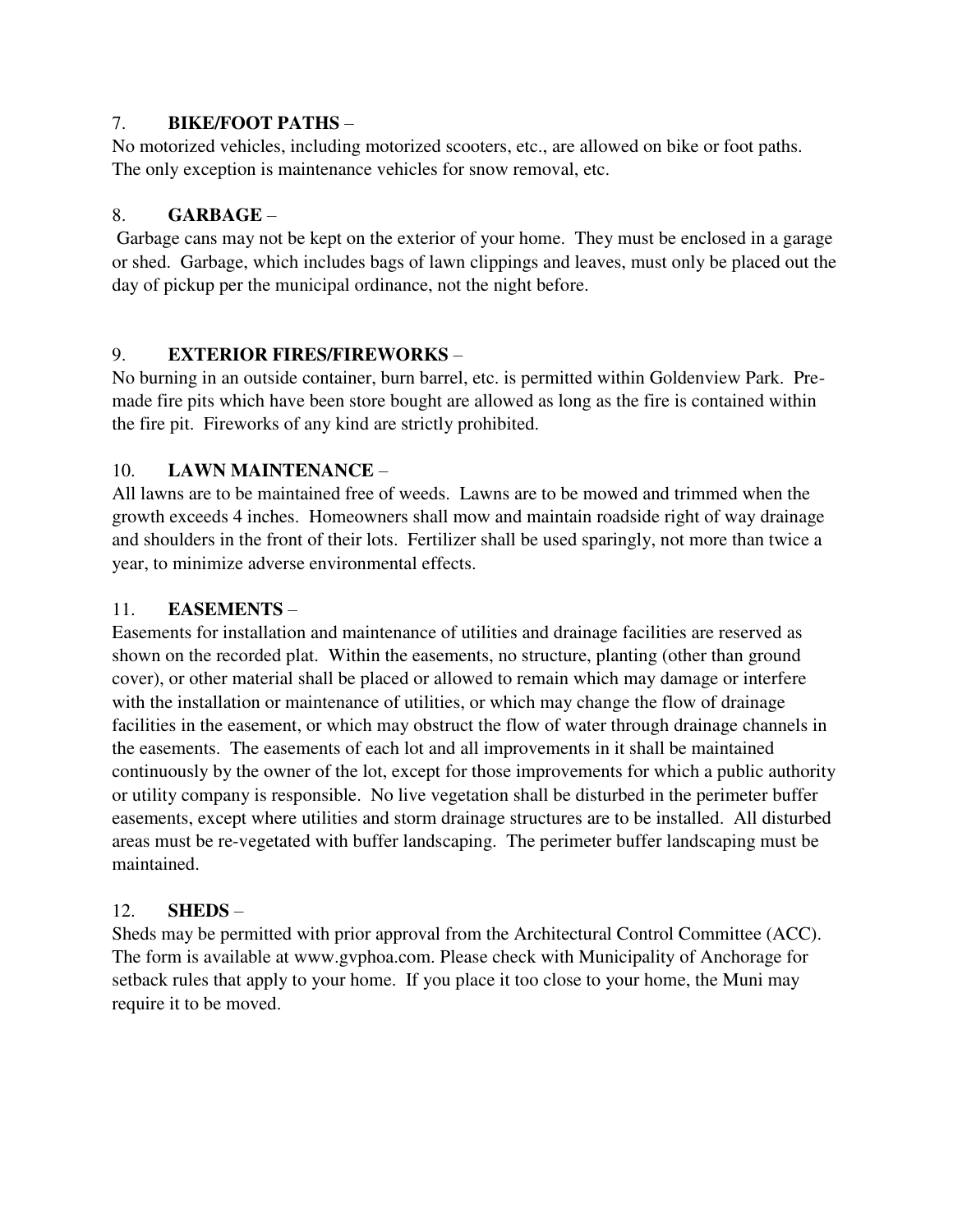## 13. **TEMPORARY PARKING OF SEASONAL USE VEHICLE(S)** –

A. The executive board intends to strictly enforce the prohibition in the declaration regarding storage of recreational use vehicles on any lot. Year round storage and covering recreational vehicles, on any lot is prohibited by the declarations of the subdivision.

The Executive Board has adopted the following definition of Parking and Seasonal Use:

Storage: Parking a recreational use vehicle of any type, on any lot, during the time of year or season when the vehicle(s) would not traditionally be in use. The total number of recreational vehicles parked on any lot shall be limited by the number of vehicles that can reasonably be accommodated on the paved surface of the individual driveway without displacing regular vehicle parking. Additional paving beyond what was originally approved by the Architectural Control Committee is not permitted as a means to expand RV capability unless specifically approved in writing by the Architectural Control Committee. Parking on lawns, in side or back yards, is prohibited. Owners are obligated to maintain their lots in accordance with the Declarations, Bylaws and Homeowners Association Board adopted policies. Parking on greenbelt space, bike trails, sidewalks or other common interest space within the subdivision is prohibited. Continued or repeated use of on-street parking in lieu of space in individual driveways is prohibited.

Seasonal Use: Parking a recreational use vehicle of any type, on any lot, during the time of the year when the vehicle by its design would traditionally be in use on a regular basis. Approval for seasonal parking approval not consistent with this provision may be obtained from the Architectural Control Committee on a case by case basis to accommodate special circumstances.

B. Traditional SUMMER use vehicles may be parked at the residence within the Association between May 15 and September 15 as stated in the declaration sited above. However, the executive board may adjust the date limitations for unusual circumstances where there is an early or late start or early or late end to the "normal summer season" due to weather on a case by case, year by year basis.

C. Traditional WINTER use vehicles may be parked at the residence within the Association between October 15 and April 15 unless extended by approval of the Executive Board.

D. The "shoulder" season of September 15 to October 15 and April 15 to May 15 shall be the transition period between seasonal parking of different types of vehicles at any residence. This is intended to give the homeowner sufficient time to remove one type of vehicle and bring in vehicles traditionally used for the next coming season. (i.e. take the motor home out and bring the snowmobiles in)

E. Vehicles that do not meet the traditional definition of winter or summer use recreational vehicles may not be stored at the residence within the Association for indefinite periods of time. (i.e. Three and Four Wheelers, ARGO and other tracked vehicles) such as those traditionally